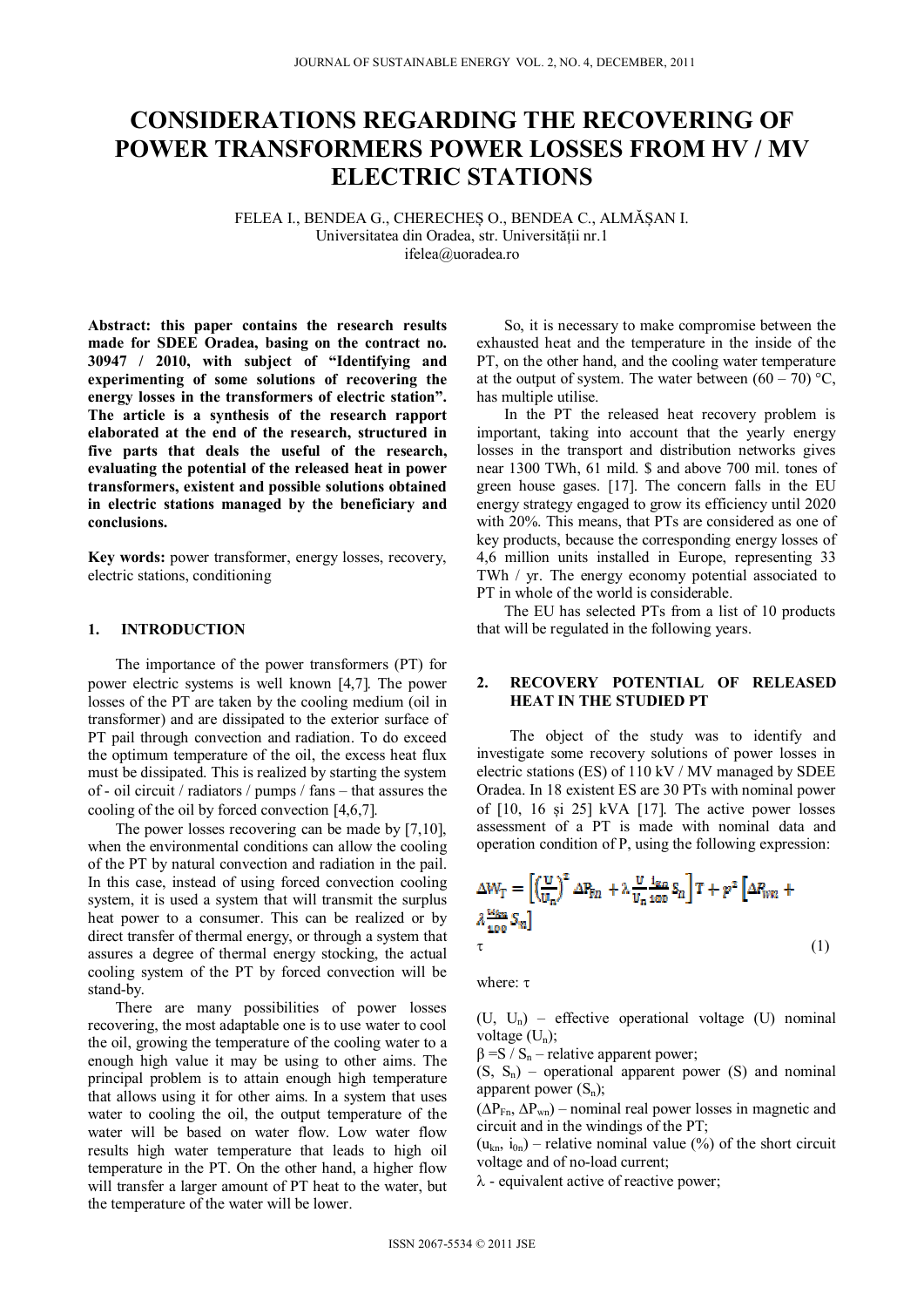$T$  – time when the PT is under voltage (generally equal with the duration of analyze);

 $\tau$  - period of power (S) utilization.

The nominal data and the magnitude of PT operation values in period of 11 years are given in [17]. The average values accordingly to the calculated power losses of the power losses with relation (1) for the analyzed ES are given in figure 1.



## **Fig.1 – Multiannual average values of real power losses in 18 ES**

The losses in the PT are taken by the cooling medium (oil transformer) and are dissipated to external surface of the PT pail by convection and radiation. In function with the working regime of the studied PT and with local medium conditions, free convection and radiation isn't anymore able to make the necessary oil cooling, and the oil temperature grow. To do not exceed the optimal oil temperature are utilized installations that assure forced convection 2,3,4. This heat flux in excess sometimes has significant values. This thermal power assures the demand of heat (in winter), of cooling (in summer) and domestic hot water for the ES buildings.

To compute the available thermal power are used established models, where exact values are introduced known from technical documentations of the PT, or average estimated values for meteorological data [17].

The computation is made by spreadsheet, as MS Excel, starting with thermal power (P) that must be evacuated from the PT, corresponding to real power losses of PT. Details about computation is given in [17].

In figure 2 are given the obtained values for available thermal power at the output of heat exchangers (cool fluid), for the analyzed 18 ES for winter, spring – autumn, summer, respectively.

For all buildings in the ES the standardized global coefficient of thermal insulation must be in range standardized values [13,15].

For the existent building types, the standardization [15] imposes for the global coefficient thermal insulation the maximum value of  $GN = 0.81$  W/m<sup>3</sup>·K.

The conventional inner temperature is considered to be  $t_i = 20$  °C, [12,13]. The outside temperature is -15°C [13].

The data of National Meteorological Agency the annual average of monthly minimal temperature for the most cool month of the year (January) is  $t_e$  = -5°C, this value is taken in computation of thermal energy at basic load, followed by assuring the peak load by an electric resistance mounted in the buffer tank.



# **Fig. 2 – Available thermal power in ES (cumulated values) at the heat exchanger outputs**

The volume of the heated building in winter, using the available heating flux, from the losses of PT, is computed by the rate of available thermal power for cooling fluid, in the heat exchanger (after preparation of domestic hot water) at the volume density of the heat flux in the building envelope:

$$
V = \frac{\dot{Q}_{wc}}{GN \cdot (t_i - t_e)}
$$
 (2)

 In figure 3, are the building's volume given, that may be heated by recovered thermal power proper to real power losses of PT.



 The obtained values from calculus are relatively dispersed between intervals of  $(250 \div 2.900)$  m<sup>3</sup>, the average value is  $1.075 \text{ m}^3$ . Dispersion is justified by different characteristics of PT in ES, but especially, by different stress level at which the PT is supposed.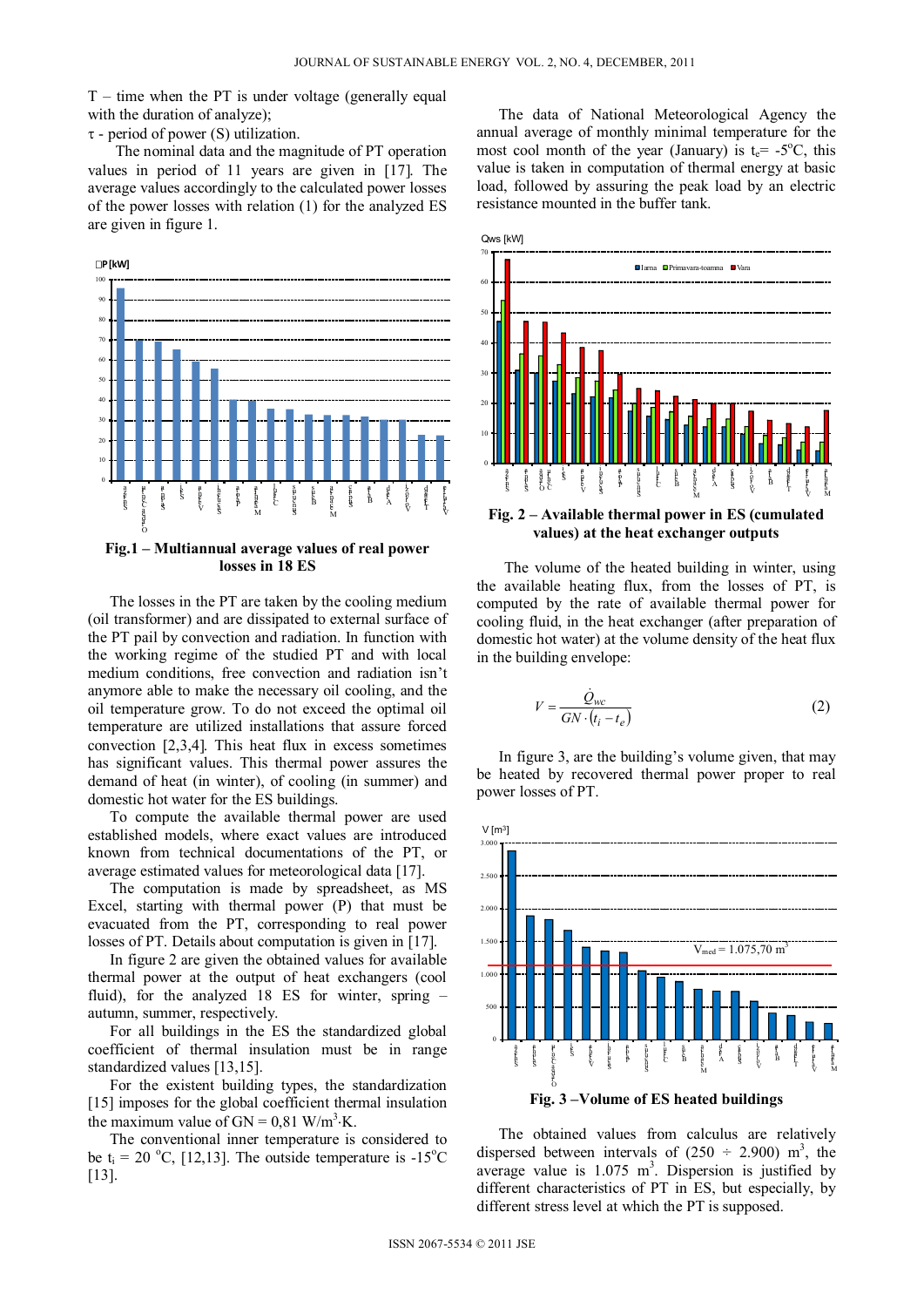# **3. SOLUTIONS TO RECOVER THE THERMAL POWER IN ES**

The recovery system of the power losses in PT proposed by authors of the article is detailed in the research rapport [17], uses water as thermal agent for transformer oil cooling.

From various technical recovering possibilities of power losses  $[3,8,10]$ , the most adaptable is the use of water for oil cooling, growing the temperature of the cooling water to enough high value to may be used for other aims. The main problem in this sense is the difficulty to attain an enough high temperature of water that allows its use for other aims  $[4, 17]$ .

A compromise must be made between the discharged heat and inner temperature of PT, and in other hand, the cooling water temperature at the output of the system.

Another problem given by this method of PT losses recovery is that for effective utilizing of hot water, is necessary that the thermal power consumer to be situated close to the source (PT).

This is justified by relative low temperature of hot water, and by reasons of reducing losses in network of hot water supply.

The system in [4,6,10], is used by air cooled PT, where air radiators have been removed, and oil circulates through an external cooling system, with a plate heat exchanger. The cooling medium is the water that takes the heat of oil, although there can be used other thermal agent, as Freon or oils.

The system has a monitoring and control subsystem, that allows monitoring and regulating water flows through the heat exchanger.

The obtained hot water is send to a tank, that make the thermal load uniform, from here is supplied the thermal energy consumers situated in the surrounding area. From the possible consumers in [xxx] is recommended the water desalination plants (if the PT is near see or ocean), distillation installations, or domestic hot water consumers in the neighbourhood of PT.

In [3] is presented a solution to recovering the heat converted losses of high power transformers and its utilization to heating domestic water or to heat industrial and residential spaces. The solution was tested, with good results at the Transformer Repairing Factory and Electric Devices from Roman, in period of 1975 – 1980.

The proposed structure by the authors of this article for the system, to recover the real power of PT is given in figure 4, as the system is detailed in [17]. As example, the studied ES has two PTs, so the system will have two plate heat exchangers situated in the PT proximity. In the circuit of the cooling water, the two heat exchangers are connected in parallel, the hot water that takes the heat from the oil, properly to the PT losses, are circulated by electric pumps with variable flux.

The hot water tank has three roles:

- a) Realizes the heat exchange between cooling water of the oil of PT and supplied water in the conditioning circuit (heating, respectively cooling). This exchange is realized through a third thermal agent (usually also water) being stored in the tank;
- b) The temperature of the cooling water of PT, is influenced by its load; it is possible that it doesn't attain the imposed value by the conditioning subsystem. In such situation an electric resistance is connected, so the temperature of the water has values between the imposed limits;
- c) The recovered temperature is stored and delivered to the consumer, accordingly to the requirements, which mean a flattening of the thermal load.



**Fig. 4 Main block diagram of the losses recovering of PT and conditioning system**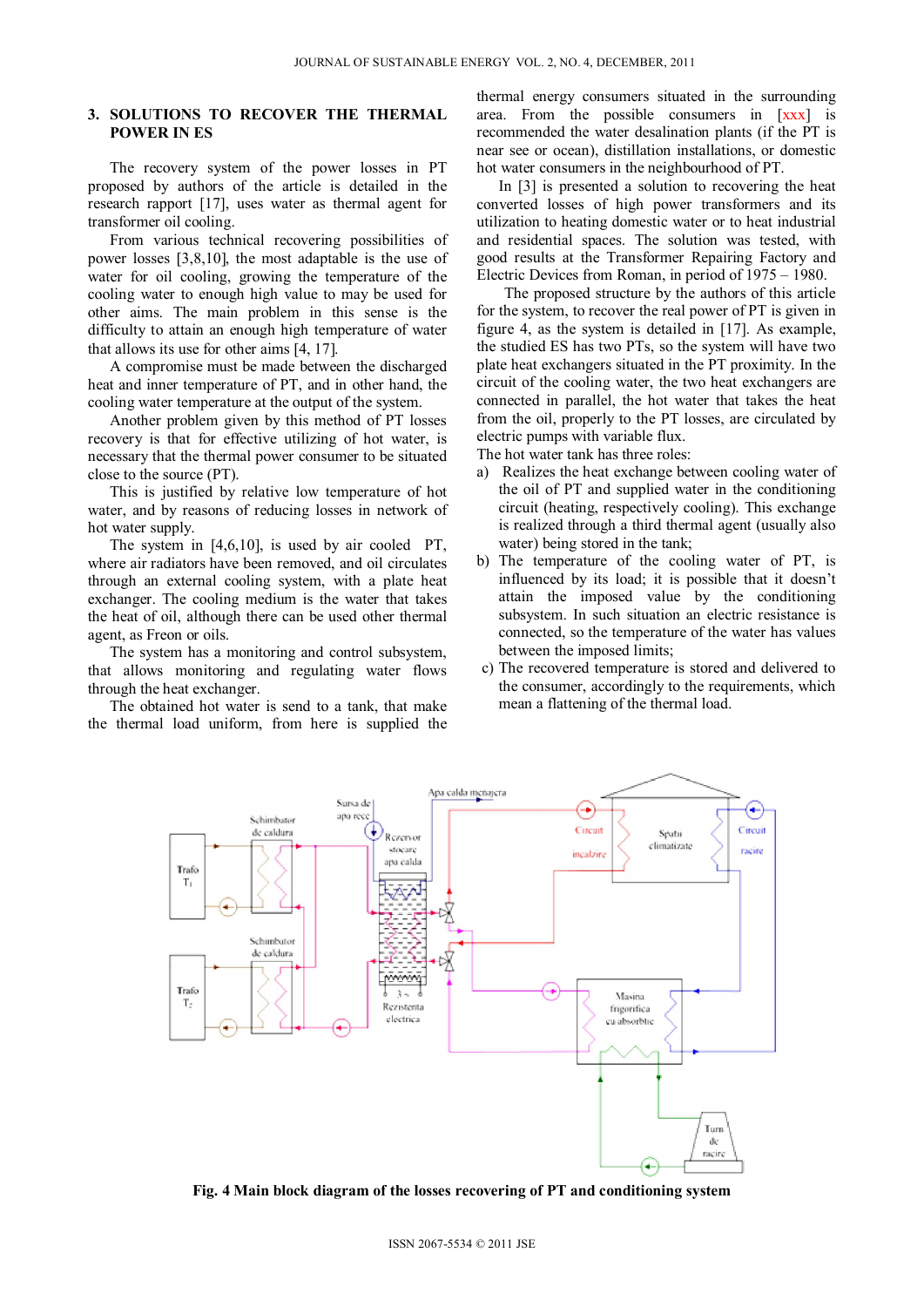For this purpose, according to figure 6, is required to introduce some three ways valves (5) between the pail of PT (1) and oil radiators (2). Through these valves, the hot oil is leaded to a heat exchanger with plate from the tank, situated in neighbourhood of the PT.

The cooled oil through the three ways valve - situated on the inferior side - will return in the tank. In case of the cooling system unavailability with water, PT can be cooled by opening of the third way of the valve to / from oil radiators, so PT is cooled.

As the PT has many radiators for the oil cooling (2), the modification will refer on all radiators, realizing oil collector pipes for hot oil and also for cooled oil (fig.6), through these pipes the oil circulate to / from the heat exchanger. As it can see in figure 6, it will be used for PT only one heat exchanger, oil circulation in the cooling system is assured by the electric auctioned pump.



**Fig. 5 – Required modification of oil cooling circuit of transformer**

1 – PT; 2 – radiator for oil cooling; 3- fans for the forced cooling of radiators;  $4$  – circulation pump for cooling circuit of the radiator; 5 – three-ways valve

# **4. CASE STUDY. RECOVERY SYSTEM OF PT POWER LOSSES IN VOIVOZI ES**

The ES Voivozi, has two PTs of 10 MVA and 16 MVA, operating at 110 / 20 kV. It was deduced [17], for a period of 11 years the values of amounts:

# $\Delta P_{S Rmed} = 30.257 \text{ kW}$

 $\dot{Q}$  ws winter = 9,65 kW;  $\dot{Q}$  ws spring-automn = 12,291 kW;  $\dot{Q}$  ws  $s<sub>sumer</sub> = 17,328$  kW

 $V_{SE \text{Voivozi}} = 583,73 \text{ m}^3$ 



**Fig. 6 – Oil cooling system scheme of transformer** 

 $1 - PT$ ; 2 – radiator for oil cooling; 5 – three-ways valve; 6 – circulation pump for cooling circuit of the heat exchanger

The thermal power consumer, is the building of ES Voivozi, characterized in [17], where are given all information that allows the computation of required heat.

The spaces of Voivozi ES, are heated with 10 electric radiators with fans, with power of 3.700 W, which mean a total heating power of 37 kW. To prepare the domestic hot water, that is an electric tank, with a capacity of 80 l, and a power of 1500 W. The location where ES Voivozi is situated accordingly with [13, 15], is in the II climatic zone.

In [17], is given the sequence of calculations and the obtained results for the heat demand of ES Voivozi, respectively, the reasons of dimensioning and choosing the equipments for the conditioning system.

In table 1, are given a synthesis of the obtained results.

The yearly exploitation costs  $C_e$  [Eur / yr] are given by the consumed electric power by the conditioning system. On the basis of the presented characteristics the yearly electric power consumption will be:

| $W_a = (P_{MFA} + 7 \cdot P_{VC}) \cdot 8.760 + P_{RE} \cdot T_{-5} = (700 + 34 \cdot 7) \cdot$ |     |
|-------------------------------------------------------------------------------------------------|-----|
| $8.760 + 6.000 \cdot 410 =$                                                                     | (3) |
| $= 10.676.880$ Wh = 10,677 MWh                                                                  |     |
| where:                                                                                          |     |
|                                                                                                 |     |

 $P<sub>MFA</sub>$  – consumed electric power by the refrigerating machine with absorption;

 $P_{VC}$  – electric power consumption by the fan - convector;  $P_{RE}$  – electric power consumption by the heating rezistance of the stocking tank;

 $T_{-5}$  – annual average duration with external temperature under -5 °C (for zone of Oradea  $T_5 = 410$  ore/an).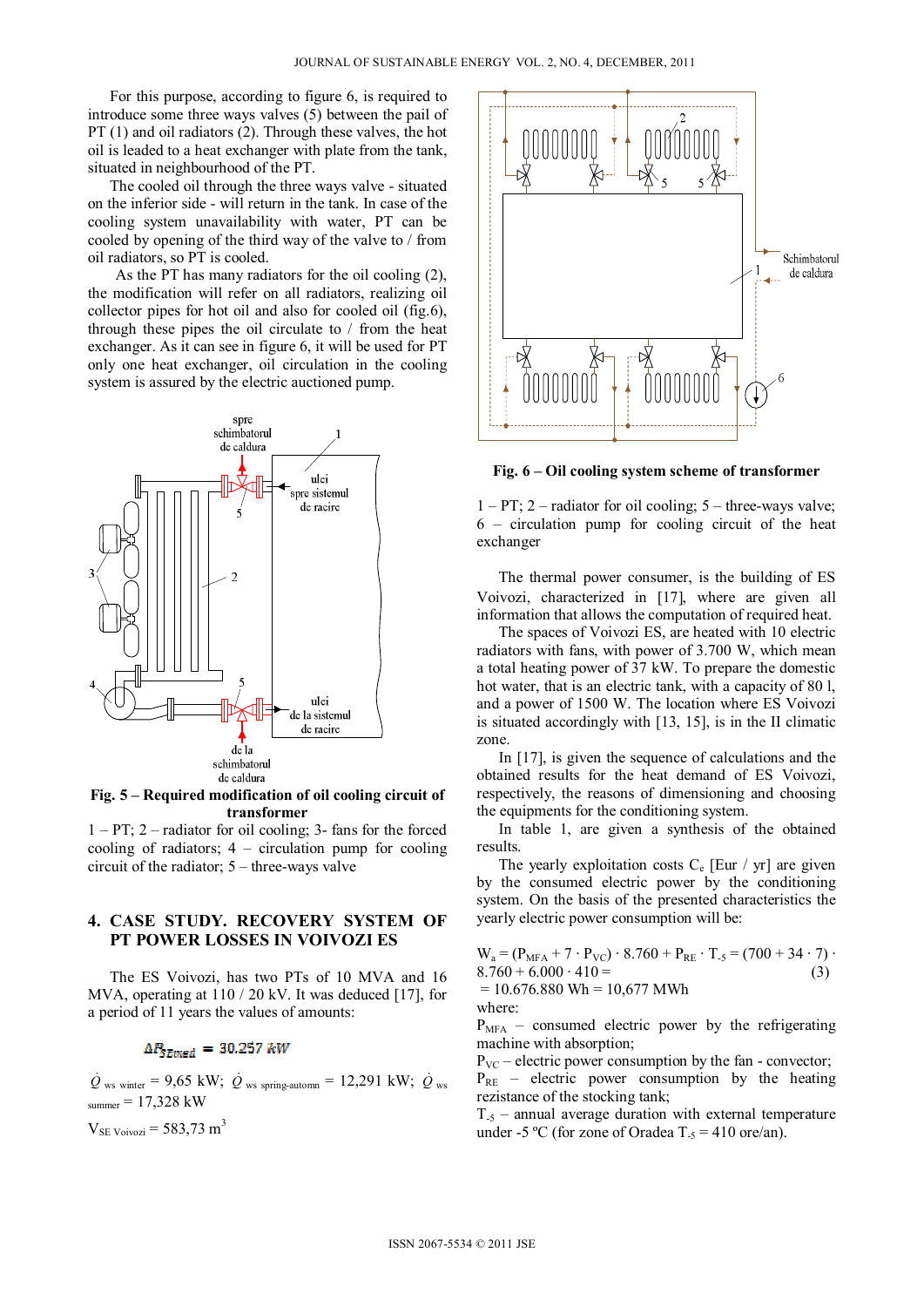|                | $\cdot$<br>. .                                               |          |                     |                      |
|----------------|--------------------------------------------------------------|----------|---------------------|----------------------|
| No.            | Name of equipment                                            | Quantity | Unit price<br>[EUR] | Total price<br>[EUR] |
|                | Heat exchange Vitotrans 100, model 3003 486                  |          | 600                 | 1.200                |
| 2              | Reservoir for drinking water stocking SKL 500                |          | 1.300               | 1.300                |
| 3              | Refrigerating machine with absorbtion SorTech ACS 08         |          | 20.450              | 20.450               |
| $\overline{4}$ | Fan convector Galletti WH10                                  |          | 500                 | 3.500                |
| 5              | Accessories (pipe lines, valves etc.)                        |          | 2.000               | 2.000                |
| 6              | Installation, adjustment, putting into service of the system |          | 2.000               | 2.000                |
|                | <b>TOTAL INVESTMENT</b><br>[EUR]                             |          |                     | 30.450               |

**Table 1 – Necessary investments to realizing the conditioning system of ES Voivozi** 

The price of electric power is  $C_{en}$   $_{el}$  = 105 EUR/MWh, so the amount of the yearly expenses of exploitation will be:

 $C_e = W_a \cdot C_{en \text{ el}} = 10{,}677 \cdot 105 = 1.121 \text{ EUR/yr}$  (4) The annual electric power consumption is (only for heating):

$$
W^{0}_{a} = 10 \cdot P_{REV} \cdot T_{10} + \dot{Q}_{acc} \cdot 8.760 = 10 \cdot 3.700 \cdot 5.640
$$
  
+ 193 75 \cdot 8 760 =

$$
= 210.377.250 \text{ Wh} = 210,377 \text{ MWh}
$$
 (5)  
where:

 $P_{REV}$  – electric power consumption by an electric radiator with fan;

 $\dot{Q}_{acc}$  – average flux of heat required to obtain heat water for domestic consumption;

 $T_{10}$  – annual average duration with external temperature under10 °C (for zone Oradea  $T_{10} = 5.640$  hours/yr).

The value of annual exploitation costs (only for heating) with maintains the actual system is:

$$
C^0_e = W^0_a \cdot C_{en\,el} = 210,377 \cdot 105 = 22.090 \text{ EUR/yr} \quad (6)
$$

The feasibility indices of losses recovery system for a PT for ES Voivozi is calculated by reference of the current system, only utilized for space heating and hot water preparation obtaining the results below [9]:

#### **uration of investment recovering:**

$$
DR = \frac{I}{\Delta C_E - \Delta C_e} = \frac{30.450}{22.090 - 1.121} = 1,45 \text{ years}
$$

#### **ctualized net incomes:**

$$
V N \n\mathcal{F} = \sum_{t=1}^{T} \frac{H_t - G_t}{(1+a)^t} = (22090 - 1.12) \cdot \sum_{t=1}^{20} (1+a)^{-t} - 30450 = 148059 EUR
$$
\n(8)

The actualized net incomes for the analyzed period – 20 years – is more above the imposed limit.

### **Indicele de profitabilitate**

heating):  
\n
$$
W^{0}_{a} = 10 \cdot P_{REV} \cdot T_{10} + \dot{Q}_{acc} \cdot 8.760 = 10 \cdot 3.700 \cdot 5.640
$$
\n
$$
H^{0} = \frac{\sum_{t=1}^{T} \frac{H_{t}}{(1+a)^{t}}}{T_{t}} = \frac{(22.090 - 1.121) \cdot \sum_{t=1}^{20} (1+a)^{-t}}{30.450} = 5,86
$$
\n
$$
= 210.377.250 \text{ Wh} = 210,377 \text{ MWh}
$$
\n(8)

Where:

 $\Delta C_{\rm E}$  – registered economy by reducing the proper technology consume;

 $\Delta C_e$  – annual costs of supplementary exploitation;

 $G_t$  – realized economic (costs) effort for t year.

 As results, all indicators value show that investment is feasible.

## **5. CONCLUSIONS**

- The average multiannual values of real power losses by the 18 PTs are in range of  $(22 \div 96)$  kW, the average value is 44,547 kW;
- **•** conditions. In this sense the calculus were made for **p**  The available thermal power for ES at the output has different values depending on environmental three seasons: winter, spring – autumn and summer. The values between the following range:
	- For winter:  $(4,2 \div 46,9)$  kW, the average value is 17,6 kW;
	- For spring autumn  $(7,1 \div 53,9)$  kW, the average value is21,3 kW;
- **A** For summer  $(12,1 \div 67,4)$  kW, the average valueA is 28,7 kW;

By the power losses recovering at the ES of Voivozi, appears an available thermal power, exploitable for air conditioning:  $\dot{Q}_{\text{ws winter}} = 9.65$  kW,  $\dot{Q}_{\text{ws spring-autom}} =$ 12,291 kW respectively,  $\dot{Q}_{\text{ws summer}} = 17,328 \text{ kW}$ .

With this thermal power a volume of  $583,73 \text{ m}^3$  can be used to air conditioning and 100 l hot water can be prepared daily at 50°C.

The necessary heat flux used to heat the ES Voivozi buildings is  $\dot{Q}_{\text{nec}} = 13,658 \, \text{kW}$ , the difference of 4 kW between the required and available power is assured by